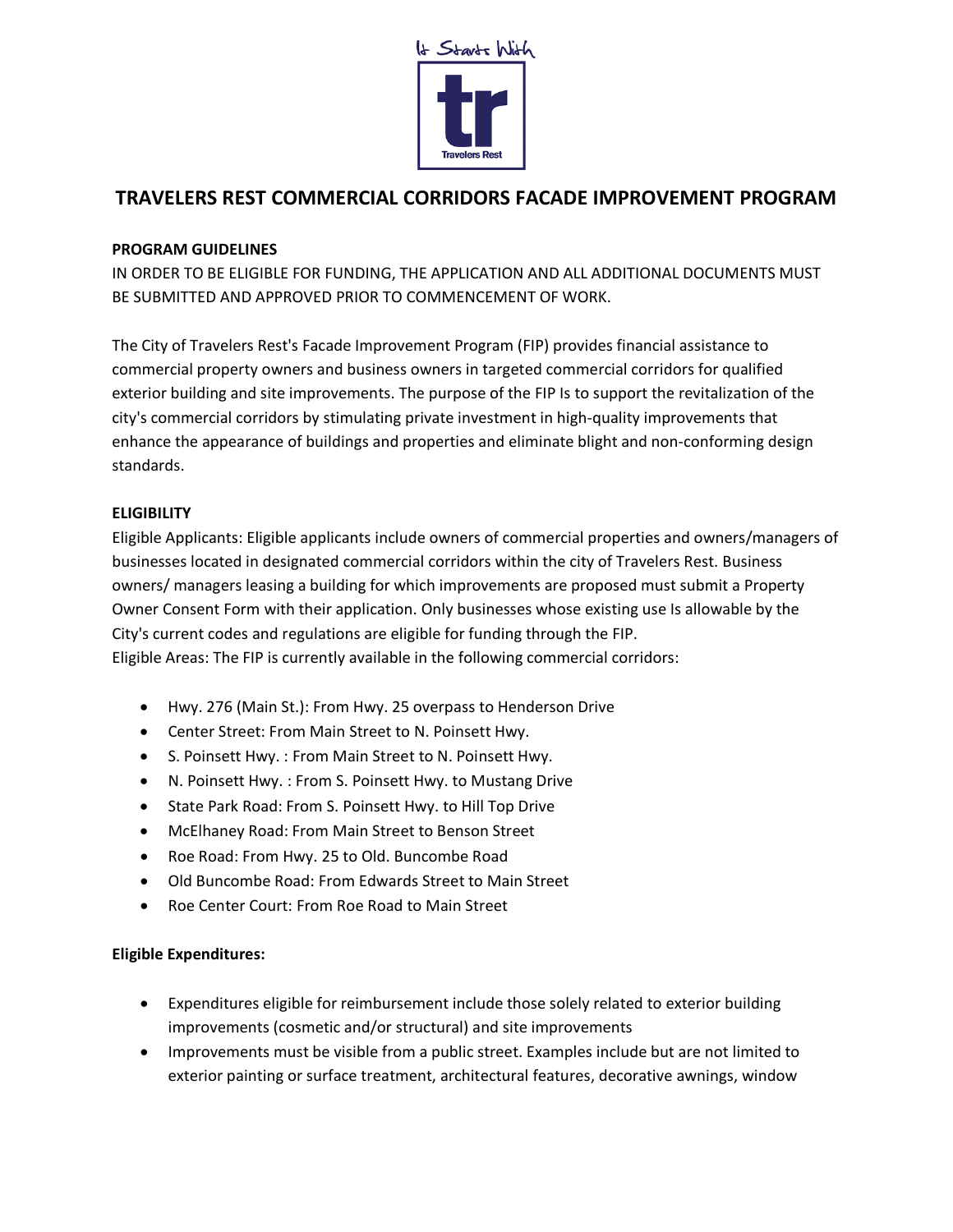and/or door replacements, lighting, storefront enhancements, outdoor patios and decks, landscaping, irrigation, and streetscape

- Expenses related to the removal of a non-conforming sign and subsequent replacement with a new conforming sign (if applicable) are only eligible if the removal and/or replacement is voluntary and not required because of a violation notice, citation, or change in business/Use
- Fees for architects, engineers or, other design consultants are also eligible expenditures. Any engineered or architectural drawings must be completed by licensed professionals
- All work must be completed by licensed contractors, legally operating in the city of Travelers Rest. Applicants are responsible for obtaining the required permits

# **Non-eligible Expenditures:**

- Renovations that are solely the result of ordinary repair and maintenance are not eligible for reimbursement through the FIP. Ordinary repair and maintenance are defined as "any work, the purpose and effect of which is to correct or prevent any deterioration or decay of, or damage to, a structure, site or any part thereof and to restore the structure or site, as nearly as may be practicable, to its condition prior to such deterioration, decay or damage using materials which are of a design, color and outer appearance as close as practicable to the original"
- Improvements that are required because of a violation notice, citation, or change in business/use, are not eligible for reimbursement through the FIP. However, improvements that are the result of voluntary compliance and the applicant's desire to bring a property into conformance with the City's current design standards will be considered
- Site furnishings, amenities, non-permanent structures, and movable equipment are not eligible for funding through the FIP.

# **APPLICABILITY**

Please reference the City of Travelers Rest Zoning Ordinance: Sign Regulations, Landscaping Standards, and Exterior Lighting Standards.

**Exterior Building improvements:** The City's Zoning and Design Standards shall apply to new construction, renovation, or, reconstruction of existing structures. Proposed exterior improvements that exceed 25% of the current fair market value of the building will receive priority for funding. **Landscaping**: Only landscaping improvements that bring sites into compliance with the City's Zoning Ordinance (to the extent practicable) will be eligible for funding through the FIP. Landscaping improvements completed in conjunction with building and site improvements will receive priority over those done without additional improvements.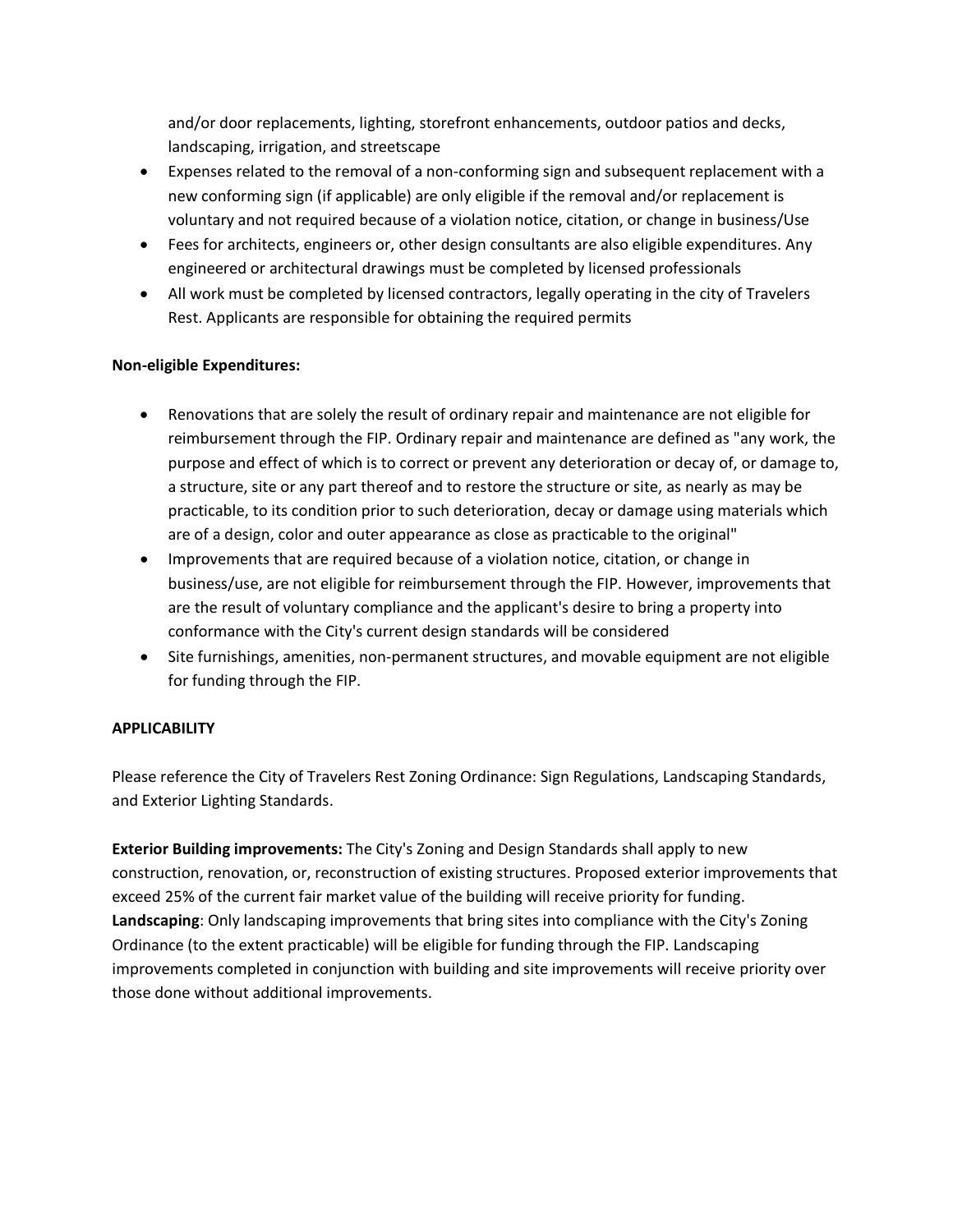#### **REIMBURSEMENT FORMULA**

The FIP provides a one-time reimbursement for qualified exterior building and site improvements. Applicants are eligible for a 50% reimbursement on expenses equal to or less than \$10,000, and a 20% reimbursement on additional expenses greater than the initial \$10,000 spent. The maximum reimbursement is \$10,000 per property.

**Example**: If an applicant's total approved expenses equal \$25,000, he/she would be eligible for a \$8,000 reimbursement grant. (\$10,000 x 50%) + (\$15,000 x 20%) = (\$5,000) + (\$3,000) = **\$8,000**

**Multiple Buildings/Properties**: Applications for improvements made to multiple buildings located on a single property or improvements to a single building (regardless of the number of units) located on multiple properties (under the same ownership) are also subject to the above-referenced rules regarding maximum allowable reimbursement. The City reserves the right to approve reimbursements greater than the maximum allowable if the proposed improvements far exceed what is required by the City's Zoning Ordinance and the project has the potential to make a significant impact on the surrounding area.

#### **APPLICATION PROCESS**

- Applicants are encouraged to request an informal review of the project by the City's Planning Department prior to submitting a completed application
- Applicants must submit the following information:
	- o Completed application
	- o Photographs of existing building and site
	- o Plans and/or elevations of proposed improvements
	- o A detailed description of materials
	- o Detailed cost estimates/bids for proposed improvements
	- o IRS W-9 Form:<https://www.irs.gov/pub/irs-pdf/fw2g.pdf>
	- o Property Owner Consent Form (only if the applicant is not the property owner)
- Following review of the application, City staff will provide written notification to the applicant stating whether the application was approved as submitted, approved with changes, or disapproved. City staff will also advise the applicant of the anticipated reimbursement amount, provided the improvements are completed as approved
- The City has the authority to request modifications of a proposed design to ensure the appearance of the site or building will be compatible with the character of the surrounding neighborhood. If the applicant chooses not to make the requested modifications, the City reserves the right to deny funding